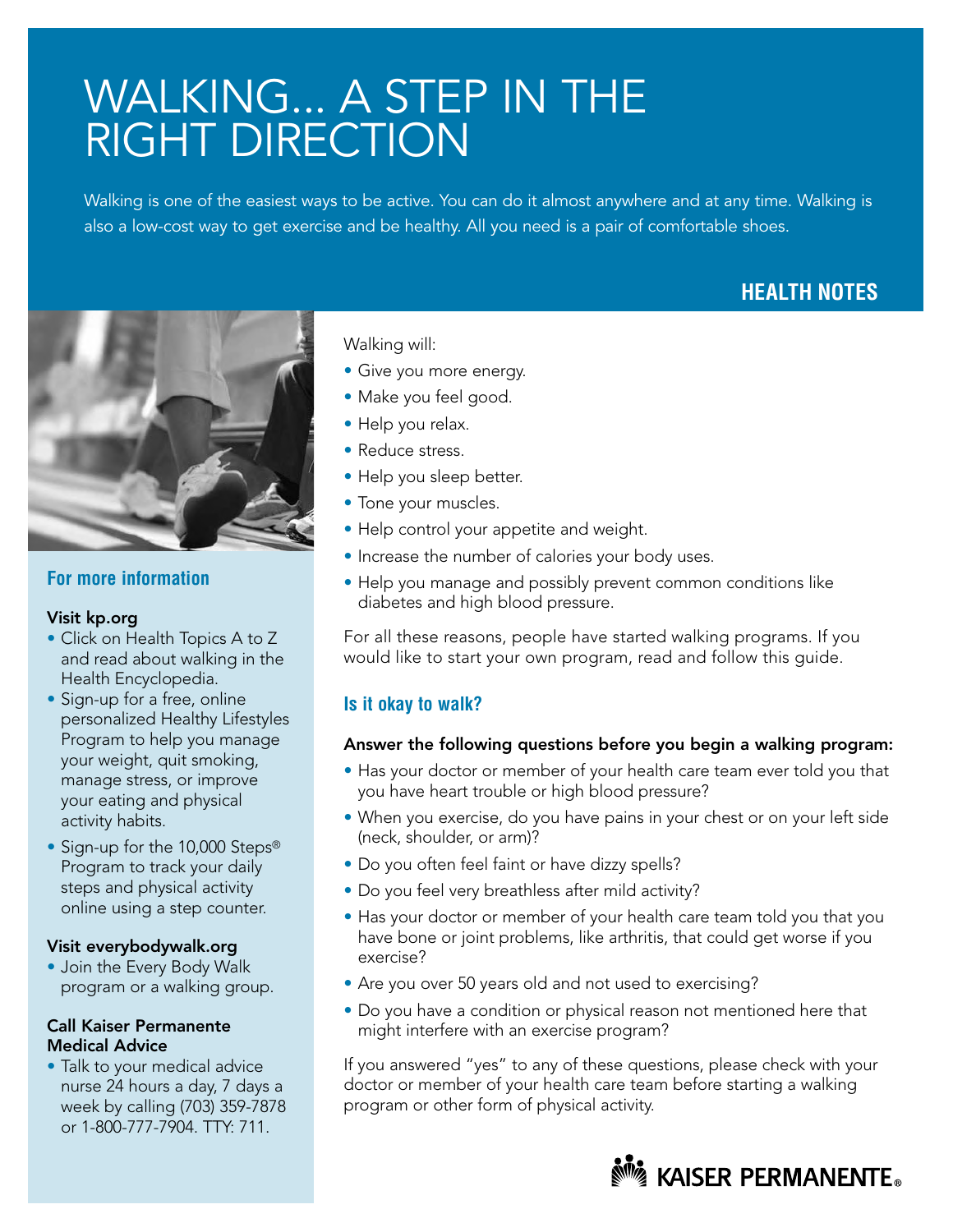## **Setting goals**

Whatever your reason for starting a walking program (to lose weight, prevent disease, etc.), set realistic goals. The best way to make a lifestyle change is to take it one step at a time.

- Set individual goals you can reach. For example, set a one-month goal that you will walk three times a week for 15 minutes.
- Make sure your goals can be measured and track them. Miles? Steps? Inches lost?

Write your goal here: \_

• When you reach your first goal, reward yourself and set another one. Don't give up if you don't reach the goal on the first try. Stick to it! It's not easy to make a behavior change, but should get easier each time you try.

\_\_\_\_\_\_\_\_\_\_\_\_\_\_\_\_\_\_\_\_\_\_\_\_\_\_\_\_\_\_\_\_\_\_\_\_\_\_\_\_\_\_

- Keep a record of what you do, including how you feel. Make notes on a calendar or in a journal. You can purchase a pedometer to track your mileage or steps.
- Gradually increase your frequency, intensity, and time that you walk to your goal level.
- Vary your routine. Choose different places to walk. Use a walking exercise video or audio tape. Participate in community walking events.

### **Starting a walking program**

It is important to design a program that works for you. In planning your walking program, keep these points in mind:

- Choose a safe place to walk. When walking alone, carry identification and/or tell a friend or family member your walking route. If you like to walk with others, find a partner or group of people to walk with you. Your walking partner(s) should be able to walk with you on the same schedule and at the same speed.
- Wear shoes with thick, flexible soles that will cushion your feet and absorb shock.
- Wear clothes that are right for the season. Cotton clothes for the summer help to keep you cool by absorbing sweat and allowing it to

evaporate. Layer your clothing in the winter so, as you warm up, you can take off some layers.

- Think of your walk in three parts. Warm up by walking slowly for five minutes. Increase your speed for the next five minutes. Finally, to cool down, walk slowly again for five minutes.
- Stretch after walking.
- Try to walk at least three times per week. Add two-to-three minutes per week to the fast or brisk walk. If you walk less than three times per week, increase the fast walk more slowly.
- To avoid stiff or sore muscles or joints, start gradually. Over several weeks, begin walking faster, going farther, and walking for longer periods of time. Build up to 30 minutes or more of walking on most, if not all, days of the week.
- The more you walk, the better you will feel. You also use more calories.

### **Safety tips**

Keep safety in mind when you plan your routine and the time of your walk.

- Walk in the daytime or at night in well-lighted areas.
- Walk in a group or with a partner if possible.
- Do not use hand-held weights or ankle weights, because of the risk of injury.
- Try to carry a small water bottle in a pouch or take frequent sips from a water fountain to prevent dehydration.
- Do not wear jewelry.
- If you wear headphones, keep the volume down.
- Use sunscreen of at least SPF 15 if walking outside during daylight hours.
- Be aware of your surroundings.
- Contact your medical advice nurse, your doctor, or member of your health care team if you experience any chest pain, extreme difficulty breathing, or think you may have an injury, like a knee or ankle sprain. Call 24 hours a day, 7 days a week to (703) 359-7878 or 1-800-777-7904 or (703) 359-7616, TTY: 411. If you have a medical emergency, call 911. If you are unsure if your condition is a medical emergency, call 1-800-677-1112, TTY: 411.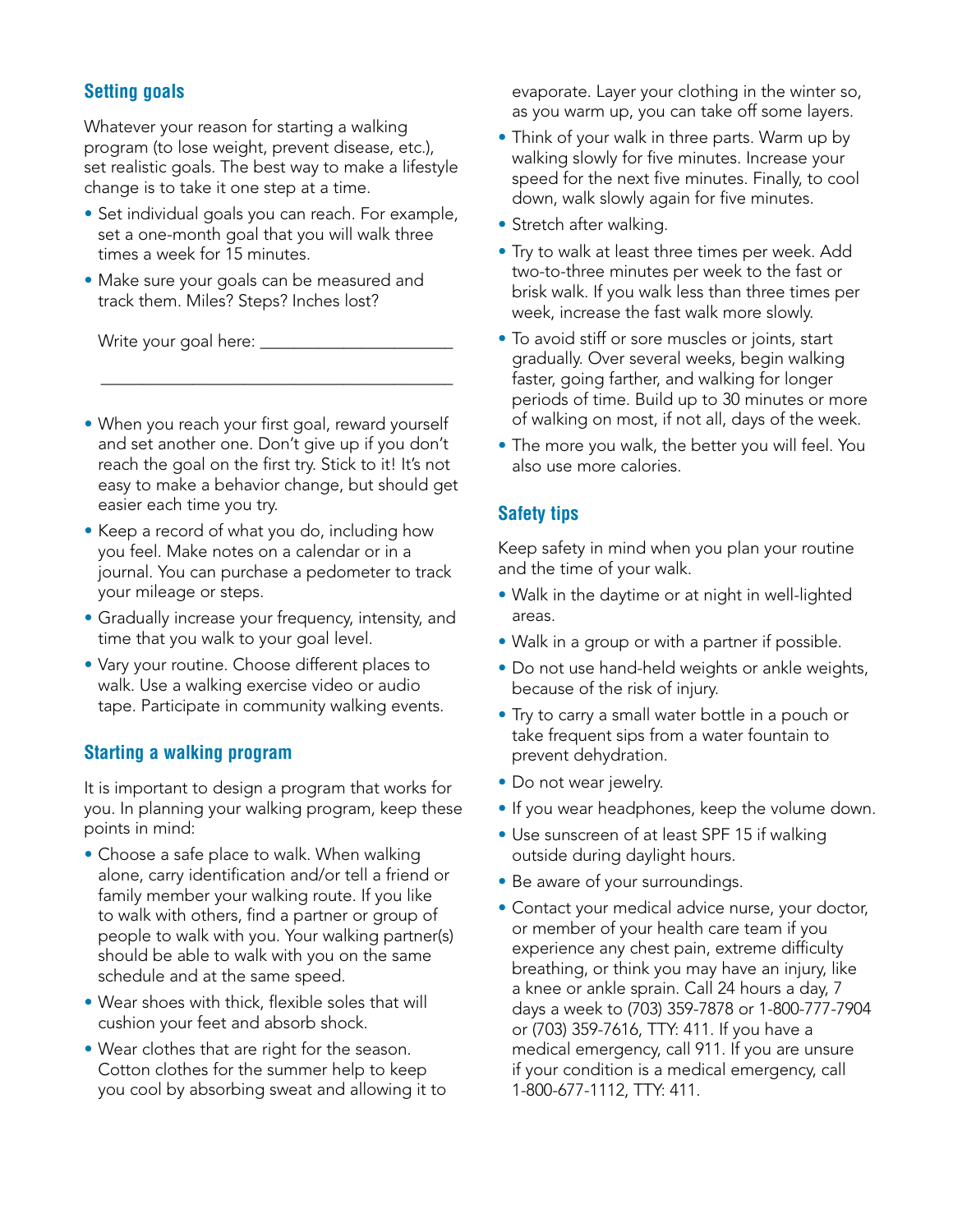# **Taking the first step**

Walking right is very important.

- Walk with your chin up and your shoulders held slightly back.
- Walk so that the heel of your foot touches the ground first. Roll your weight forward.
- Walk with your knees and feet pointing forward.
- Swing or pump your arms as you walk.

## **Setting your walking pace**

During your brisk walking phase, use the scale to the right to help you estimate how hard you are working. For example, sitting in a chair would be "very, very light" activity, around 6 or 7 on the scale. A brisk walk may put you around 13 on the scale and walking as fast as you can may feel like a 15.

The goal is to walk in a zone between "fairly light" and "somewhat hard," but not to the point of being short of breath. One doctor describes the right level of effort this way: If you can talk without any trouble at all, your activity is probably too easy. If you can't talk at all, it's too hard.

# **Start Steppin' Out**

Through the Kaiser Permanente Steppin' Out program, you can plan and track your walking activity level. Simply purchase a step counter at any Kaiser Permanente pharmacy and you'll receive instructions, a guide book, and a log sheet.

To track your steps and goals online, sign up for the 10,000 Steps® Program at kp.org/10000steps.

# **Every Body Walk**

The Every Body Walk campaign is an on-line walking resource that can help you increase your level of physical activity. The web site contains tips and tricks to maintaining a walking routine, calculator tools, videos and more. You can start or find a walking group near you. Learn more today at everybodywalk.org.

# **Perceived exertion scale**

| How does your walking feel? | <b>Rating scale</b> |
|-----------------------------|---------------------|
| Very, very light            | $6 - 8$             |
| Very light                  | $9 - 10$            |
| Fairly light                | $11 - 12$           |
| Somewhat hard               | $13 - 14$           |
| Hard                        | $15 - 16$           |
| Very hard                   | $17 - 18$           |
| Very, very hard             | $19 - 20$           |

# **Stretching after walking**

After you walk, stretching helps prevent muscle soreness and can help you become more flexible. Try the exercises here, holding each stretch for at least 30 seconds. Remember not to bounce when you stretch. Perform slow movements and stretch only as far as you feel comfortable. Repeat each stretch 2-3 times.



Calf stretch. Stand facing a wall or chair holding on for balance. Bend one knee and point it toward the wall or chair. Keep your back leg straight and toes pointed straight ahead. Both heels should remain flat on the floor or ground. You should feel the stretch in the back of your leg.

Repeat on the other side.



Hamstring stretch.

Keeping the knee slightly bent, bring one leg up. Holding behind the thigh with both hands, straighten the leg until a gentle stretch is felt in the back of your thigh.

Keep your buttocks and back down. Do not lift your leg. Repeat on the other side.